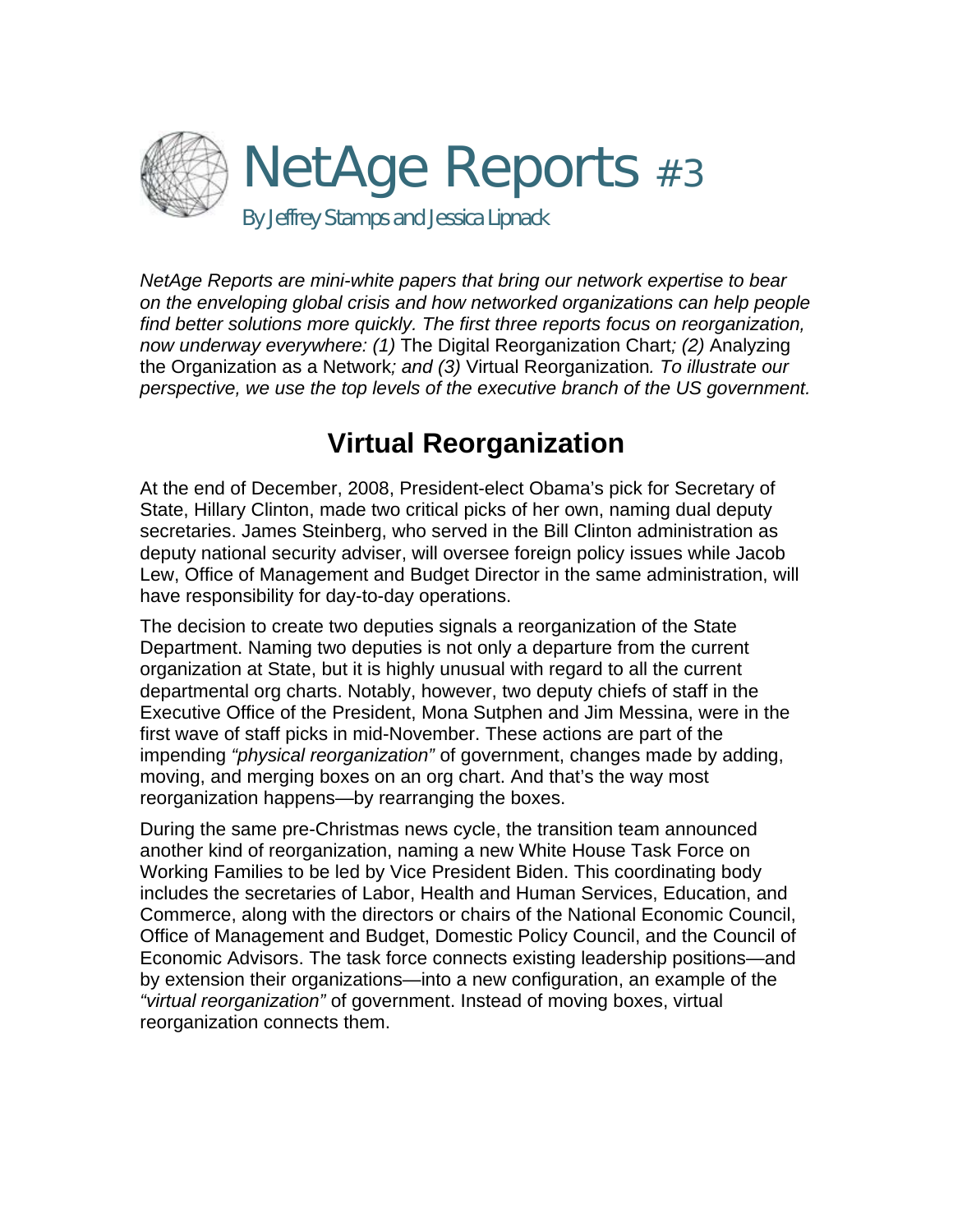## **The Imperative to Reorganize and Its Impossibility**

The imperative to reorganize has never been stronger. In 2009, widespread reorganization is driven by the economic crisis, which touches all sectors, and the presidential transition, which touches most of them. A sudden and drastic retrenchment throughout public and private sectors creates *de facto* reorganizations and painful readjustments where fewer people are left to do more work (to say nothing of a growing pool of experienced people out of work). And, as Barack Obama takes his seat in the Oval Office, many anticipate transformations, read reorganization, in government as well.

While the new administration heralds momentous changes in governing, it also confronts an intractable organizational structure, albeit full of highly-competent and well-meaning people. As the economic crisis unfolds, this scenario will play throughout the public and private sectors as new leadership and old face the same reorganization imperatives and impossibilities.

"Virtual reorganization" is a response to the need to quickly reorganize a rigid structure designed to change slowly. The term seems to have been introduced in 2000 by then-GSA Administrator David Barram, an "e-gov" (as in electronic government) visionary who spearheaded the President's Management Council's development of Firstgov.gov. Now [USA.gov](http://www.usa.gov/), and still run by GSA, this webbased portal to the government was set up to serve diverse audiences of citizens, organizations, government employees, and visitors. At the time of its launch, Barram make the bold claim that virtual reorganization would "make the physical reorganization of government unnecessary."

As part of its 2004 Presidential Transition Series, the IBM Center for The Business of Government published ["Government Reorganization: Strategies and](http://www.businessofgovernment.org/pdfs/SistareReport.pdf)  [Tools to Get It Done](http://www.businessofgovernment.org/pdfs/SistareReport.pdf)," outlining four driving forces for reorganization: "To make government work better, to save money, to enhance power, and to address pressing problems."

The report's author, Hannah Sistare, who at the time of its writing was executive director of the National Commission on the Public Service, charts the course of reorganization strategies over the  $20<sup>th</sup>$  century, tracing four historical approaches: Commissions, Presidential Reorganization Authority, Executive Branch Reorganization Staff, and Congressional Initiatives.

Bottom line is this: It is really, really hard to reorganize the physical structure of government by shuffling, merging, and separating organizational units.

In the report's third section, "Government Reorganization for the  $21<sup>st</sup>$  Century" Sistare also uses the term "virtual reorganization," referring to two approaches: "Virtual Reorganization through E-Government or by Coordinating Councils" and "(Physical) Reorganization by Commission or via Legislative Authorization." Like Barram, Sistare points toward threading existing structures together through network-like overlays. No box-movement or elimination required.

We agree. Virtual reorganization is a simple and effective way to gain organizational advantage. Here we set out three strategies for achieving it.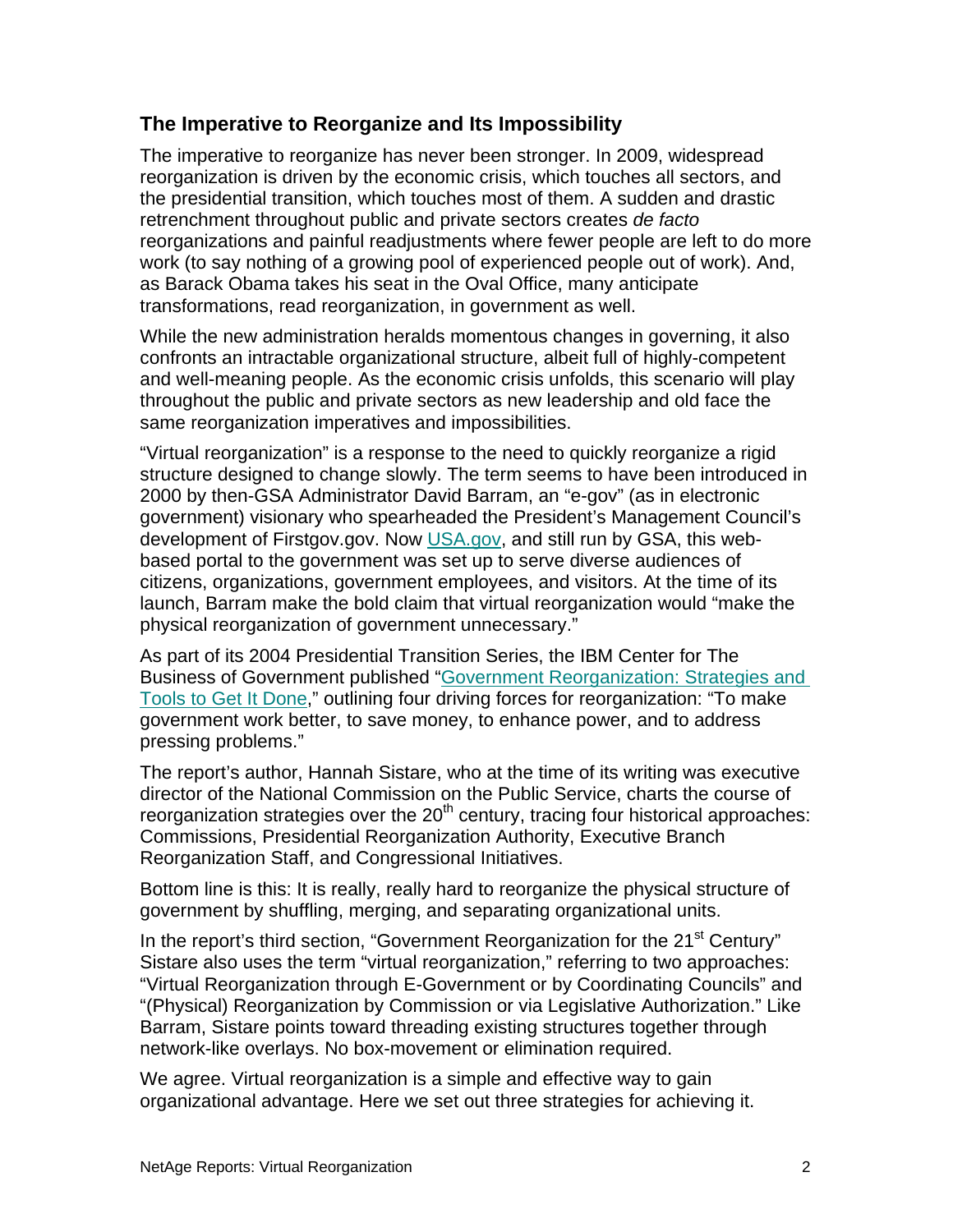# **Strategies of Virtual Reorganization**

The three virtual organizing strategies that we see emerging are: (1) egovernment, from both external and internal perspectives; (2) coordinating councils and communities of practice; and (3) collaboration with virtual teams of leaders.

### **Strategy One: E-Government, Externally and Internally**

E-government (e-gov) is the term most commonly associated with the idea of virtual reorganization. Already implemented externally, the e-gov strategy has demonstrated the enormous potential of putting an easy-to-use lens on top of the government maze of functions. Sistare characterizes the e-gov strategy as a user-friendly "citizen's portal" to government services, citing the example of Barram's (now) [USA.gov](http://www.usa.gov/) site. This external virtual reorganization allows user to look from the outside into specific points of contact within the government.

Likewise, the "Google for Government" law provides external transparency into government. The bipartisan [Coburn-Obama Bill](http://www.netage.com/economics/gov/googleGov.html) was the first law Barack Obama introduced when he came to the Senate. Officially the "Federal Funding Accountability and Transparency Act of 2006," it directed OMB to create a searchable database of almost \$3 trillion (in 2007 dollars) in federal grants. The legislation called for tracking contracts, earmarks, direct payments, and loans by January 1, 2008. OMB made its deadline (see [www.USAspending.gov](http://www.usaspending.gov/) for the result of this important piece of 21st-century legislation).

This e-gov spending-tracking capability should be put to immediate use in following the now over \$3 trillion (end of 2008) in principally financial-rescue funding, and the many billions more in stimulus spending slated for 2009. Such insight into where our federal dollars are being spent not only adds to transparency and trust, but it also has the potential to engage many more minds in understanding how the whole program works, its interdependencies, and how it can be improved—quickly.

While *external* e-gov helps people outside by masking the complexity of government through a service-oriented user-friendly interface, *internal* e-gov helps people working for the government manage, not mask, the inescapable complexity of the real government. Internal e-gov offers an array of information and knowledge management services that support—and make more transparent- -the inner workings of government.

One example of the internal e-gov strategy is reflected in a range of US Army services supporting people in their many organizational roles. The "Teams of Leaders (ToL) Communication Wheel" was developed as part of the "Teams of Leaders Handbook" and depicts the emerging service-oriented framework for the Army's multitude of internal information and knowledge management services (Figure 1). The wheel segments services according to four types of customers, four roles in which people have internal information needs:

• Individuals,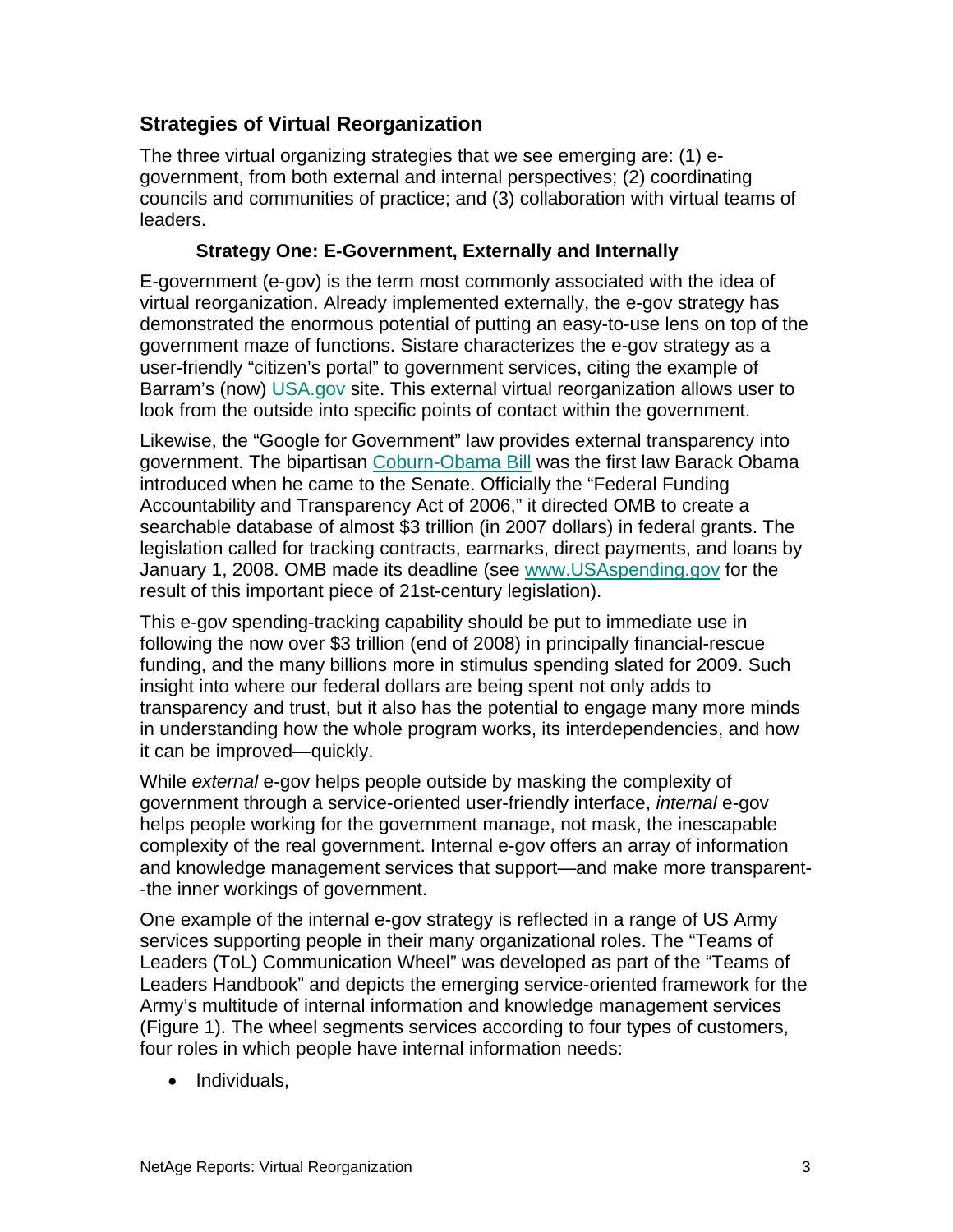- Organizations,
- Communities, and
- Teams

In more progressive information and knowledge management organizations, technologies, beneath the view of the user, may change while the serviceoriented user interface continues to improve at the surface. This same service framework can apply throughout



**Figure 1: ToL Communication Wheel**

government, or to any large enterprise growing its internal capability. A technology-supported path to virtual reorganization internally and externally is the foundation for the successful use of the other virtual reorganization strategies.

## **Strategy Two: Coordinating Councils and Communities of Practice**

Emerging as the leading fix for the ever-increasing complexity of government, the creation of coordinating councils and communities of practice represent the second strategy for virtual reorganization.

Matrix organizations are relatively primitive forms of virtual reorganization that show up in unusual places. An early and persisting example is the Joint Chiefs of Staff, a "coordinating council" that has been baked into the institutional structure of the Defense Department through matrix reports.

Examples are councils like the President's Management Council of Deputy Secretaries and other COO-type positions. A "coordinating council" established by 2004 legislation is the Office of the Director of National Intelligence, that coordinates an "intelligence community" of sixteen intelligence agencies. Also indicative of this trend is the new charge handed to Carol Browner in her Executive Office assignment to link energy, climate, and environmental functions.

The new VP-led White House Task Force on Working Families layers over the hierarchy in three ways: as a network of cross-organizational links (Figure 2), as a tree of coordinating organizations (Figure 3), and as (Figure 4) people sitting at the same leadership table. The screenshots taken from our digital map of the government structure show three views of the same network.

Such federal government councils are formal, issue-based, cross-organizational networks. And early signs indicate their role and number will expand greatly in the Obama administration.

In contrast to e-gov strategies that sort out underlying complexities for users with a service overlay, the coordination strategies require an accurate map of the organizational topography to enable smart network coordination. If not visible and mapped, these overlapping networks will sow confusion rather than plant guidance and encourage collaboration.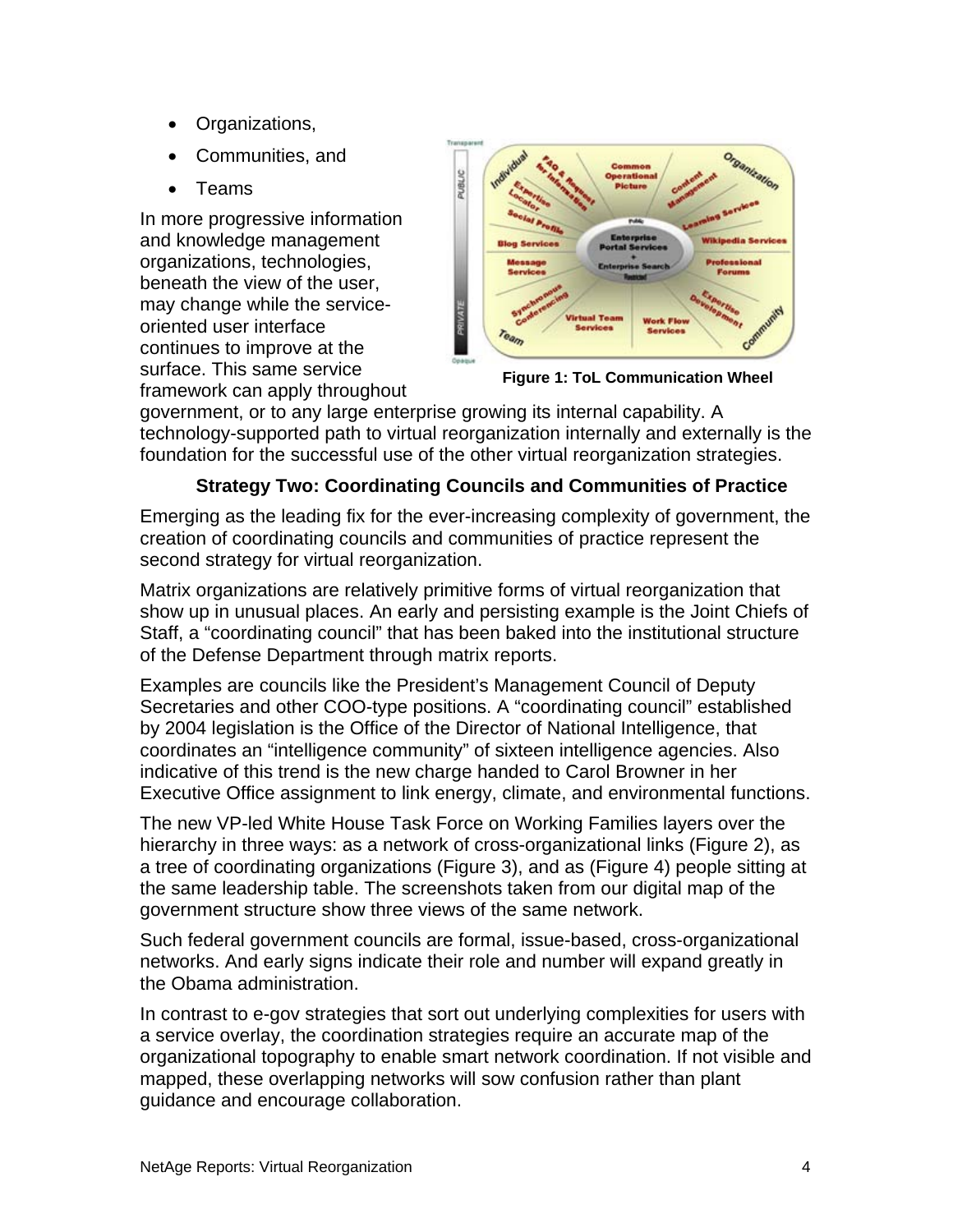Coordination does not mean control; rather, it points toward influence and reciprocal leadership. A coordinating network respects the independent nature of its members while seeking to increase fruitful cross-links. When done properly, it results in better functioning, lower cost, more power, and/or the ability to quickly address a pressing problem. For such approaches to be successful, members need a shared mental model of themselves as a coordinating body and of the larger context in which they seek coordination.

Unfortunately, many cross-government coordination efforts attempt to function with flawed "organizational awareness" of the hierarchical topography. **Organizational** awareness complements the military imperative to maintain "situational awareness" of the physical environment. All governments, with their rooted, physical







**Figure 4: Task Force in leader view** 

boundaries from large (national) to small (local) scales, contain both organizational and physical topographies.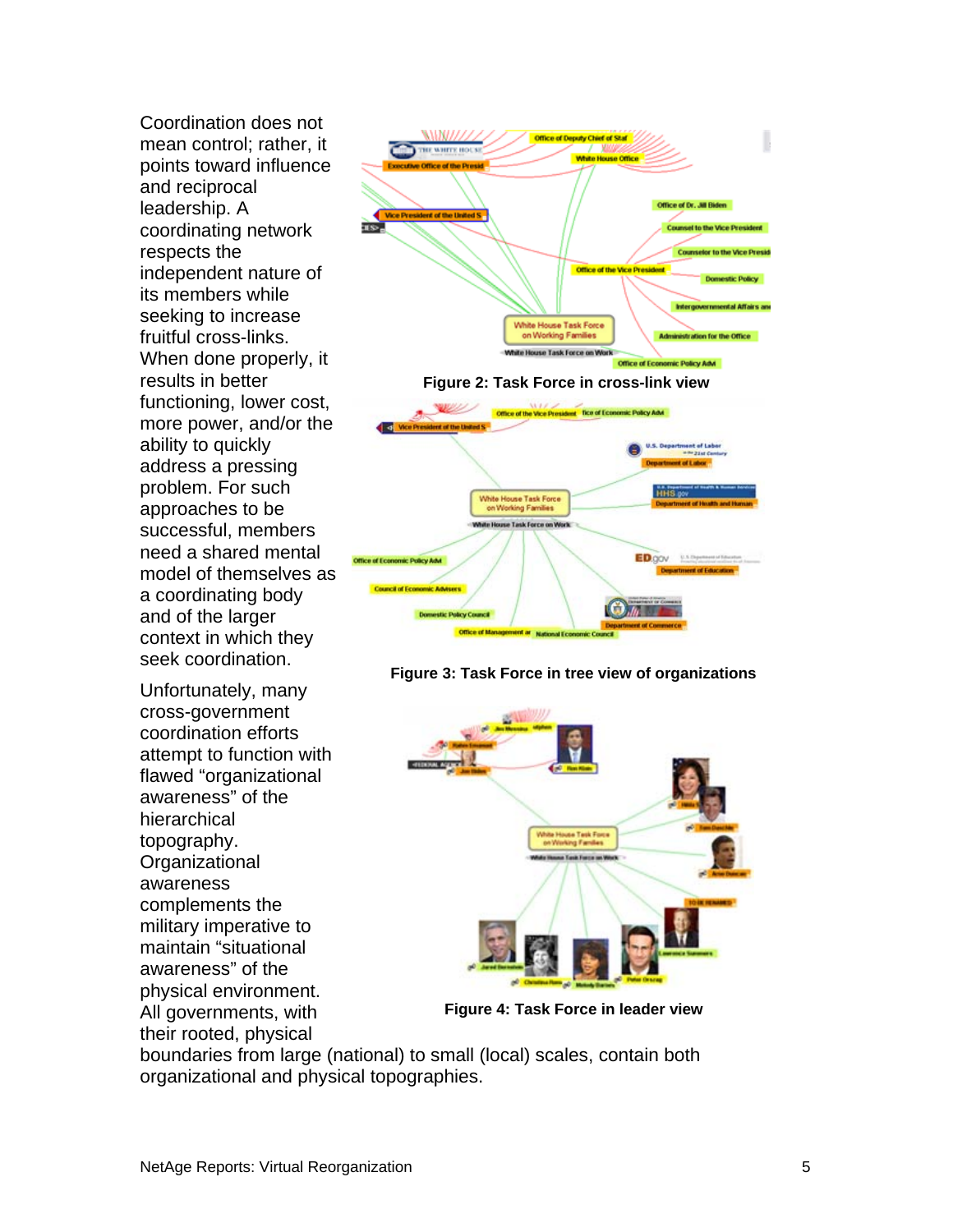Coordination "czars" (in our view, a poor, misleading term that unfortunately has gained common parlance) and councils can be used throughout the government hierarchy at all levels—even, importantly, across levels. Here, the Google Earthlike map of the bureaucratic topography can serve as a common framework for layering on any combination of coordination networks. A "digital org chart" easily tracks these network layers along with the changing physical topography of the government (see NetAge Report #1).

Councils are *centralized* coordination structures. There are also complementary structures of massive *decentralized* cross-organizational coordination, seen in the use of social media to support functional and issue-based online "communities." Prominent among these is the Army's extensive array of professional forums, well illustrated by ["CompanyCommand.com.](http://companycommand.army.mil/)" The commitment and enthusiasm of those involved in this cross-Army effort are reflected in its homepage description: "a grass-roots, voluntary forum that is by and for the profession with a specific, laser-beam focus on company-level command. By joining, you are gaining access to an amazing community of professionals who love Soldiers and are committed to building combat-ready teams."

[Intellipedia](http://en.wikipedia.org/wiki/Intellipedia) is another example of virtual reorganization that taps the wisdom of the inner crowd through the use of user-generated media. Shared across the US intelligence communities, this wiki runs on two levels of security and access. If the intelligence community can offer itself up as a virtual organization, then we have to believe that any part of the government can.

Through forums, wikis, blogs, facebooks, and other social media engaged for organizational purposes like these two examples, the "edge-in" mass of people in the organization gains a voice, exchanges information, and rapidly solves problems. The combination of these two approaches to coordination—the "center-out" coordinating council approach together with an "edge in" community of practice approach—is the network equivalent of hierarchy using both "topdown" and "bottoms-up" approaches to coordination.

#### **Strategy Three: Collaboration with Virtual Teams of Leaders**

Between the large abstract organization and the concrete individual person doing a specific job lies the small organizational workhorse, the team. Driven by the same forces transforming hierarchy and bureaucracy, teams are under reinvention in the 21<sup>st</sup> century. A combination of new technology and advances in understanding human behavior results in a new kind of high-performing small group: the virtual team working as a "team of leaders."

Teams are everywhere in organizations. A hierarchy is, by definition, a nested team of leaders. Everybody has a manager and is part of the management team formed by the group that reports to that position, whether those sharing the same boss are explicitly recognized as a team or not. Executives lead multi-level teams of teams. Everyone works in teams—even the board of directors and the cabinet of the United States.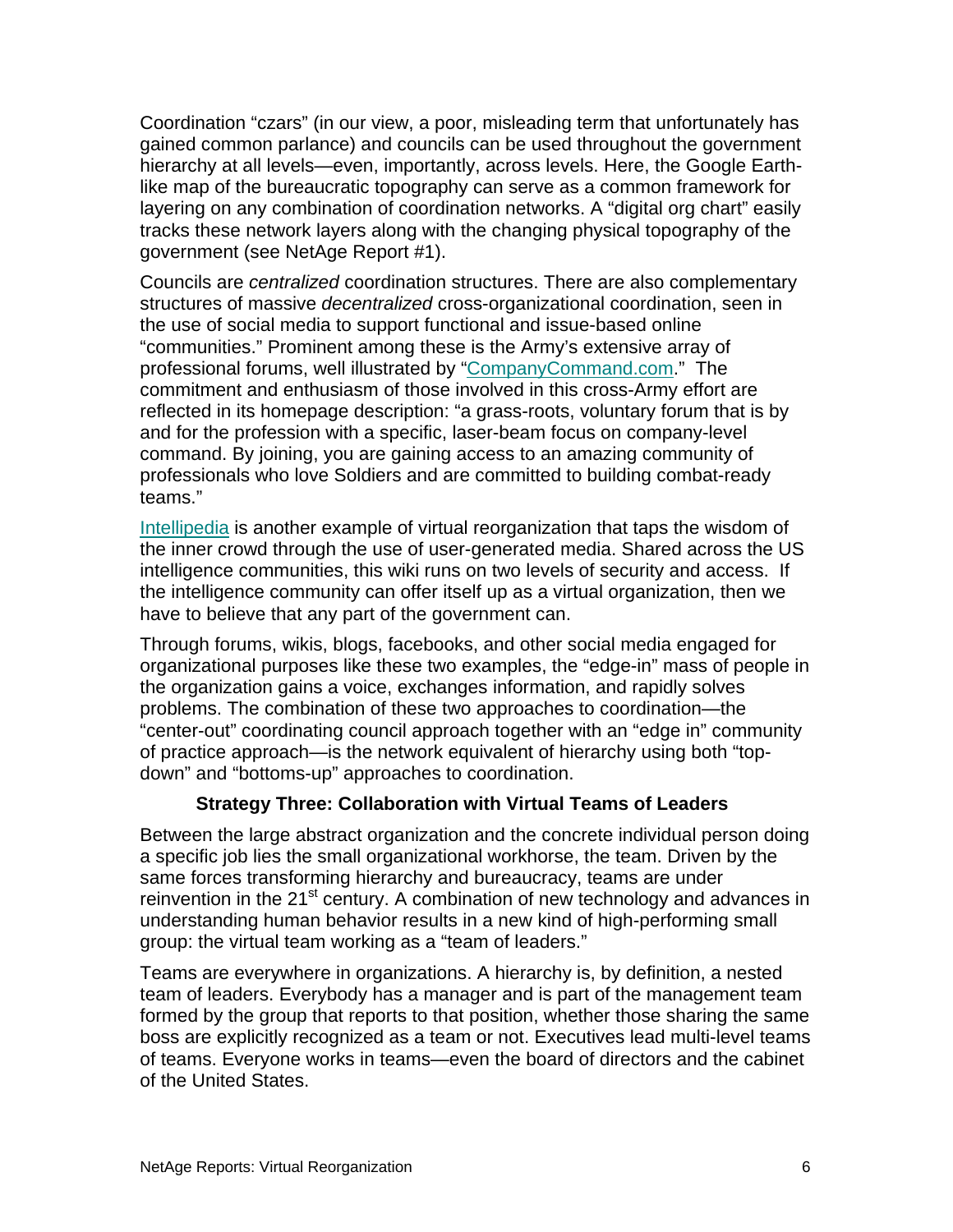The new wave of virtual reorganization has spawned countless more teams, particularly virtual ones that cross boundaries of space, time, and organization. Many people are now members of multiple teams simultaneously. People working at higher levels tend to be on multiple teams. "Team hubs," someone who holds roles in many teams, are likely to be found at every level, just like "hubs in the hierarchy" (see NetAge Report #2).

The government offers an interesting example of virtual reorganization at the team level in its "Joint, Interagency, International, Multinational" (JIIM) teams. Such groups reach across radically diverse organizational lines, sometimes with no common root, comprising, for example, US combat forces in Afghanistan, that work with NATO, the other nations with forces stationed there, NGOs, local tribal leaders, and the Afghan government, among others.

The Obama Administration has indicated an expanded role, budget, and headcount for the State Department in leading America's reengagement with the world, a position long-supported by the (old and new) Secretary of Defense, Robert Gates. Most of these new State positions, and many existing ones, will be reconfigured into JIIM teams, some of short duration, some slated to become permanent. It is essential that these teams learn the new behavioral rules of working virtually and collaboratively. Failure leads to dysfunction while success enables a level of performance and collaborative capability unachievable by traditional hierarchical, face-to-face teams.

Internal e-government information services support a wealth of collaboration tools at the most effective point of getting something done, where a team of people has common purpose. Creativity is charged with the virtual ability to bring in expertise wherever it is located and thus power innovation within the team.

We must emphatically restate what we've written in so many other places: the benefits of virtual work and collaboration do not flow from technology but rather from the new behaviors needed to work in and across networked organizations. Perhaps the most important of these behaviors is expanding leadership beyond the hierarchical model. Without changed ways of working and leading, technology is poorly applied and often destabilizing, destroying capability rather than creating more efficiency and effectiveness.

#### **Process of Virtual-to-Physical Reorganization**

Virtual reorganization strategies are not either-or approaches to improved governmental design. Rather the strategies form a development sequence of increasing capability at both large and small scales of organizational structure. Together, these strategies create a process that runs from e-gov to concrete reorganization by traditional means.

1. An e-strategy establishes an increasingly capable technology, information, and knowledge infrastructure that enables its own species of virtual reorganization (e.g., user interfaces) while at the same time generating an environment for the growth of other strategies.